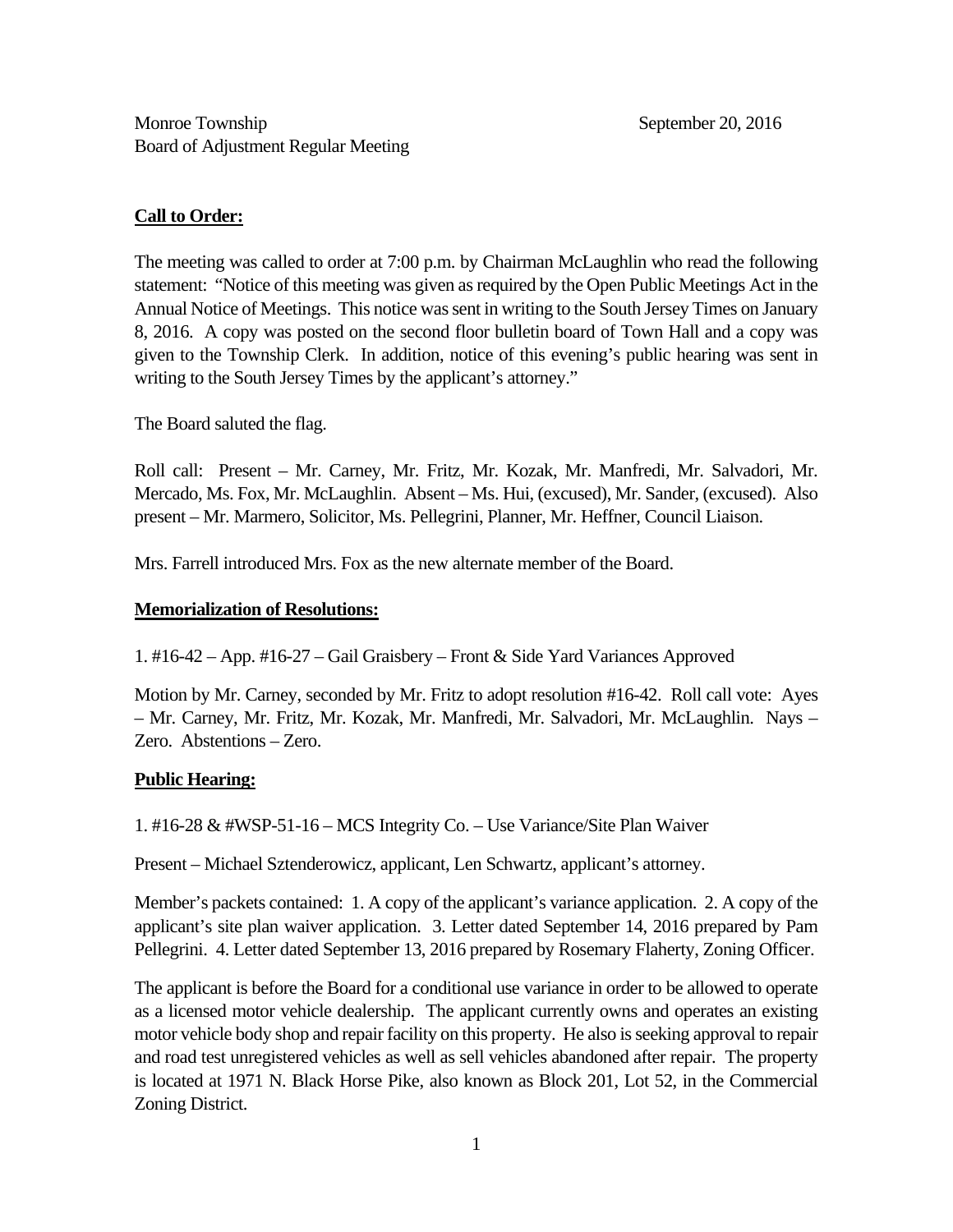#### **Public Hearing: (continued)**

#### 1. #16-28 & #WSP-51-16 – MCS Integrity (continued)

Mr. McLaughlin asked Mrs. Farrell if the application can be deemed complete. Mrs. Farrell replied that the applicant did not provide the photographs; however Ms. Flaherty submitted photographs of the property with her letter. Motion by Mr. Salvadori, seconded by Mr. Fritz to deem application #16-28 complete. Voice vote; all ayes, motion passed. Mr. Schwartz introduced himself as the applicant's attorney. Mr. Sztenderowicz was sworn in by Mr. Marmero. He testified that he is the owner of the Integrity motor vehicle repair shop. On many occasions people bring their cars in for repair but then cannot afford to pay for the repairs and abandon the car at the shop. This has become very expensive for Mr. Sztenderowicz because he then must obtain the title and do a title transfer or just scrap the vehicle. He would like to be able to sell the cars online. He will not be selling used cars on his lot; he will not be bringing used cars to the lot to sell and he is not going to be operating a used car lot. The only way he can obtain license plates is to apply to the State DMV for a used car sales lot license.

Mr. Sztenderowicz stated his business is very busy as he works for many of the used car lots on the Black Horse Pike. They used to leave the tags with the cars; however the insurance companies have changed that due to liability and the tags are no longer allowed to stay with the car. That creates a situation where he cannot even road test the vehicles without the tags. Other states have tags specifically for repair shops so they can road test the vehicles but New Jersey does not have anything like that for repair facilities. The only way to do it is to apply for a license for used car sales. Mr. Sztenderowicz stated he does not want to be a used car lot; however he has many occasions where the owners cannot afford the repair and asks him to just get rid of the car for them. Legally he cannot do that because that is what's known as jumping title. He would have to go through a title company which charges him six hundred dollars and the process can take six months; however he just did one that took two years. If he can get approval to from the Board and obtain a license from the State he can deal directly with the NJDMV instead of a third party. He stated that the heavy equipment in the rear of his property has been sold and should be removed by the end of November. He is not proposing any signage advertising he is a used car dealer and he will never advertise a car for sale at this property. He must obtain approval from the Township before he can submit his application to the State. Mr. Schwartz indicated that there are already cross access easements from the Traders Lane parking lot to this parking lot. There are no proposed changes to the ingress and egress from his site.

With regard to the fencing at the back of the property it has slats in it and Mr. Sztenderowicz has let the vines grow over the fencing because he thinks it looks better that seeing the slatted fence. Around the retention basin he has bushes and trees which buffer the basin from view. The front of the site has some low lying bushes that he maintains with fresh mulch. There are posts out in the front that he used to use for temporary signs which he will cut down closer to the ground if he is allowed to keep them there for temporary signage when needed.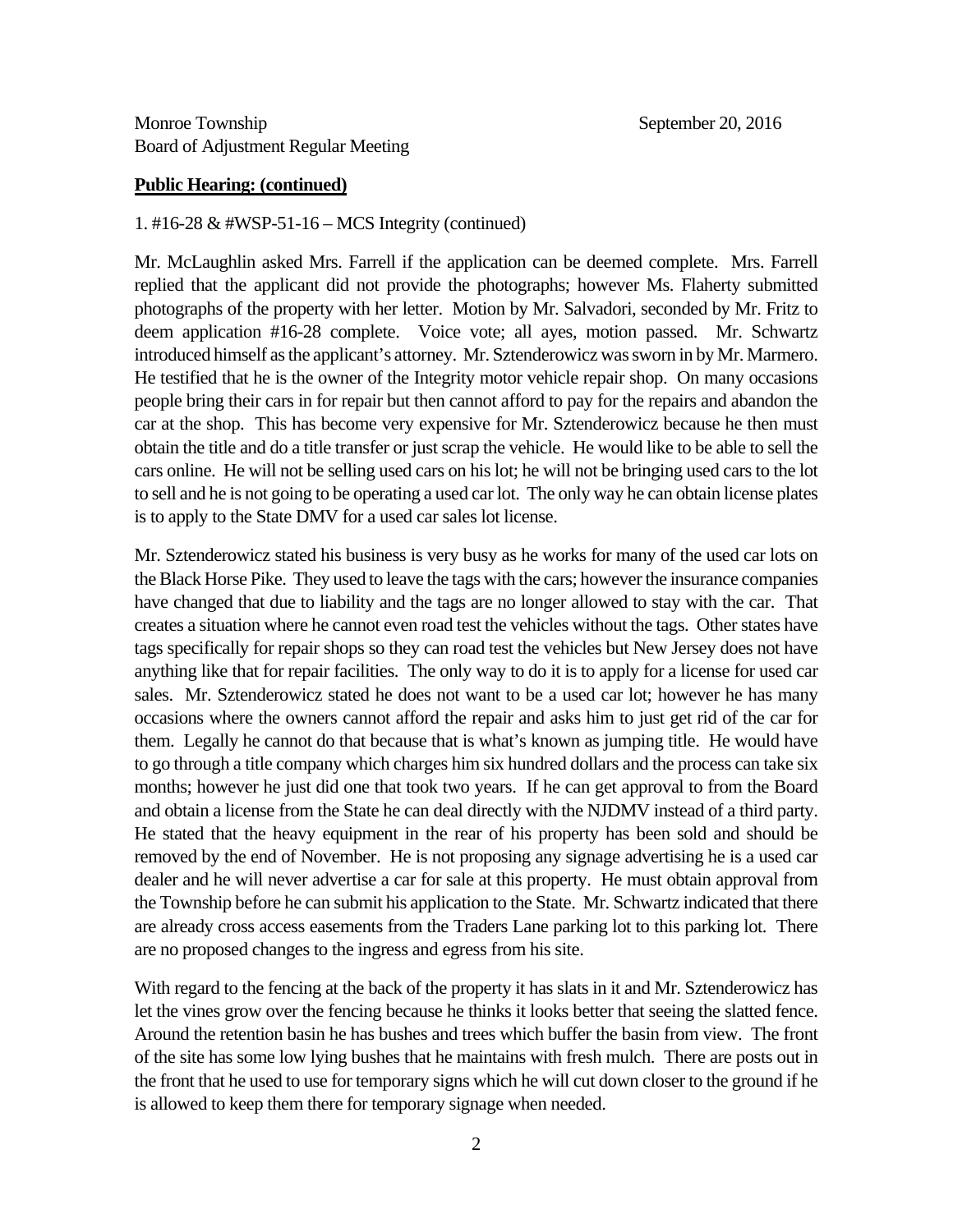#### **Public Hearing: (continued)**

1. #16-28 & #WSP-51-16 - MCS Integrity (continued)

Mr. Schwartz asked Mr. Sztenderowicz if he thought there were any negative effects on the community or surrounding area if the Board grants him the ability to operate a used car facility to the extent that he has described to the Board. The positive of him being allowed to obtain the State license is that the town will know he will not jump title and that he can remove abandoned cars from his property legally and much sooner than he's been able to in the past. The car sales portion of the business will be only a small percentage of his business. Mr. Sztenderowicz stated that he is not trying to be a used car dealer; he is just trying to do business better and eliminate the middle man so he can move cars that are left on his property quicker and without added expense.

Mr. Fritz asked if this is an extension of his current business. Mr. Marmero stated technically it is another use so that's why they are before the Board for a use variance. He is also before the Board for a D3 variance because the use is a conditional use which means it's permitted but must meet certain conditions which are not met since he is not technically going to be a used car dealership. Mr. McLaughlin asked approximately how many cars are abandoned each year. Mr. Sztenderwicz replied that he gets about fifteen abandoned vehicles each year. Mr. Fritz asked if there has ever been any complaints with regard to the rear of the property. Mr. Sztenderowicz replied he has never had any complaints officially or unofficially from his neighbors.

Ms. Pellegrini reviewed her report for the Board. She asked Mr. Sztenderowicz how many cars were currently on the site that are abandoned. Mr. Sztenderowicz replied that he has about ten vehicles on the site now. Ms. Pellegrini commented that the applicant is only going to be selling those types of vehicles online and not advertising cars for sale on the site. Typically under the conditional use for a used car lot they do not allow repairs on vehicles other than the ones being sold. Because this is a repair facility and they repair vehicles as their primary business not just on vehicles being sold a D3 variance is required. The sale of gasoline or oil shall not be permitted and the applicant testified that he is not selling either. There will not be any display area as is typical for a used car dealership either inside or outside. Mr. Sztenderowicz stated that he will be keeping the cars that he is selling in the back area by the fence. The site does not meet the conditional use requirements with regard to the location of the parking spaces in relation to the right-of-way so a conditional variance is required for that as well. No additional signage is proposed and the parking lot is already paved. Ms. Pellegrini stated that the Board should look at whether the physical impacts of the use have any negative impact with regard to the requirements. The applicant has testified as to the special reasons, the impacts to the surrounding uses, and has indicated there will not be any substantial detriment to the public good. Ms. Pellegrini stated that there are some things that can be done to improve the property with some landscaping, screening, and cleaning up of the basin area and the rear of the property.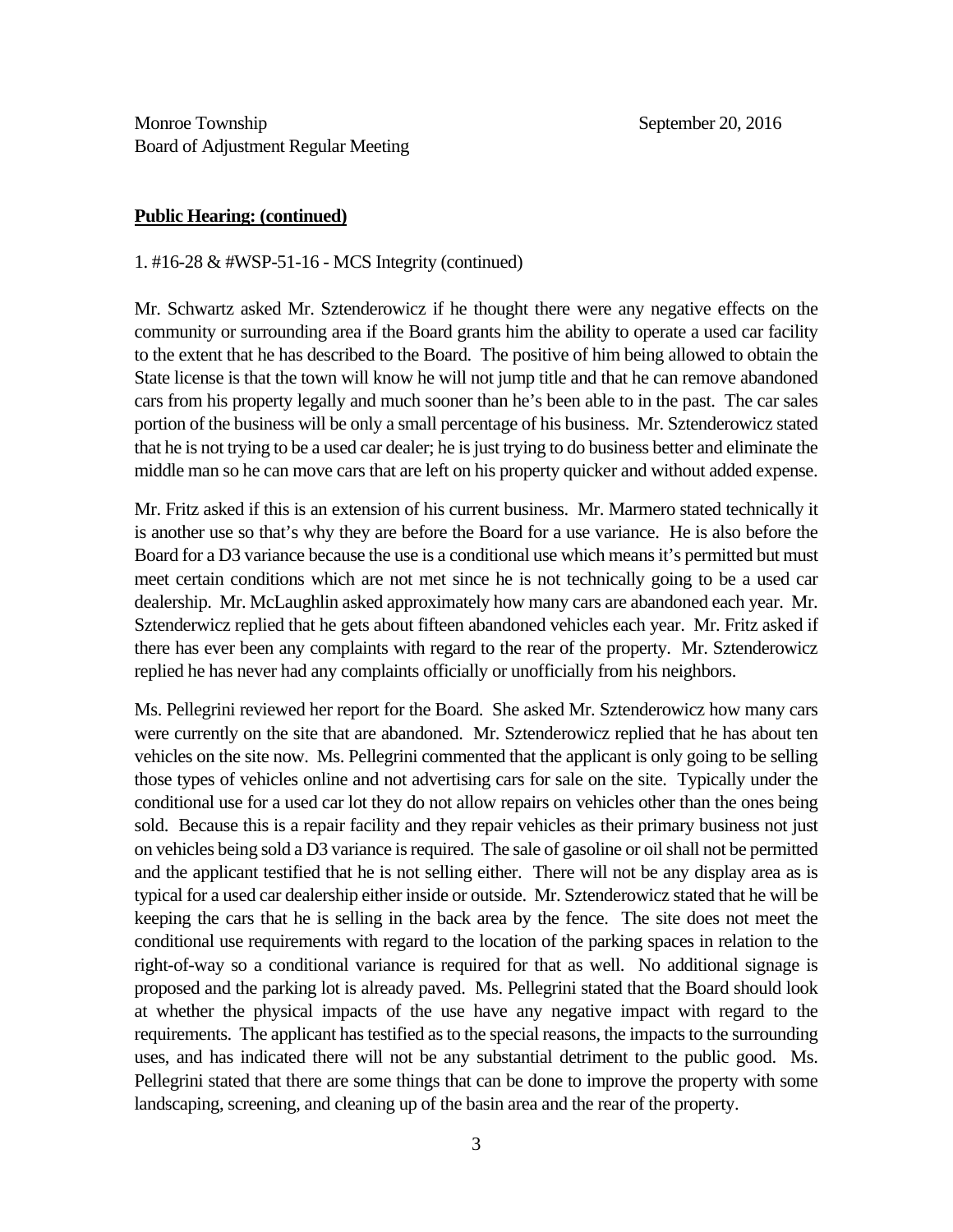#### **Public Hearing: (continued)**

1. #16-28 & #WSP-51-16 – MCS Integrity (continued)

Mr. Fritz inquired as to the comment about a sign. Mr. Sztenderowicz stated that the State may require him to post a sign. It will be whatever the minimum size requirement is; it may also only have to be a sign posted inside the building. He doesn't know at this point until he makes his application to the State. He may at some later date come back to the town for a permit for a new sign for the business. Ms. Pellegrini asked if there are car rentals being done on the site. Mr. Sztenderowicz replied that there used to be but not any longer and that the sign has to be updated to eliminate that advertising.

Motion passed to open the hearing to the public. There being none, motion passed to close the hearing to the public.

Ms. Flaherty reviewed her letter for the Board. She stated that if the use is approved, the applicant will be subject to the annual used car inspection. She stated the applicant has addressed her questions. Ms. Flaherty also informed Mr. Sztenderowicz that additional signage is not permitted; however if he wants to have temporary signs for special events he must come to the township and get a permit. She would like to see the poles cut down to ground level so they do not pose a safety hazard. Mr. Sztenderowicz agreed he would cut the poles down to ground level. She stated that it's the Board's discretion as to whether they want to have sidewalk or grant a waiver. Mr. Kozak inquired as to the tires stacked up on the left side of the building. Mr. Sztenderowicz replied that the company that comes in to remove the tires comes on a monthly basis now. They no longer want him to store the tires on the trailer he used to have in rear of the property. He stated that he does have the fence there but he can add an additional piece of fencing to keep them from view. Mr. Kozak also inquired as to the back fencing and vines growing over the fencing. Mr. Sztenderowicz stated that he does try to be respectful of the residential use behind his property. Mr. Kozak asked if he could just trim the vines and brush growing along the fence. The applicant agreed to trim the vines and clean up the overgrown areas. Mr. Marmero commented that along with the conditional use variance a site plan is required; however the applicant asking for a site plan waiver. The Board will be voting on whether to waive the site plan and then voting on the use variance and the D3 variances. Mr. Fritz commented that the Board should consider sidewalk in the area due the increased business at Sam's Club and in the area. Mr. Kozak commented that he was under the impression the State does not want sidewalk along the pike. Ms. Flaherty stated that the decision is up the NJDOT so it doesn't matter whether the Board waives the sidewalk or not. The applicant will be required to provide a letter of no interest from the NJDOT. Ms. Pellegrini commented that sidewalk was proposed with the original sidewalk but perhaps it was ultimately waived or the State didn't want it.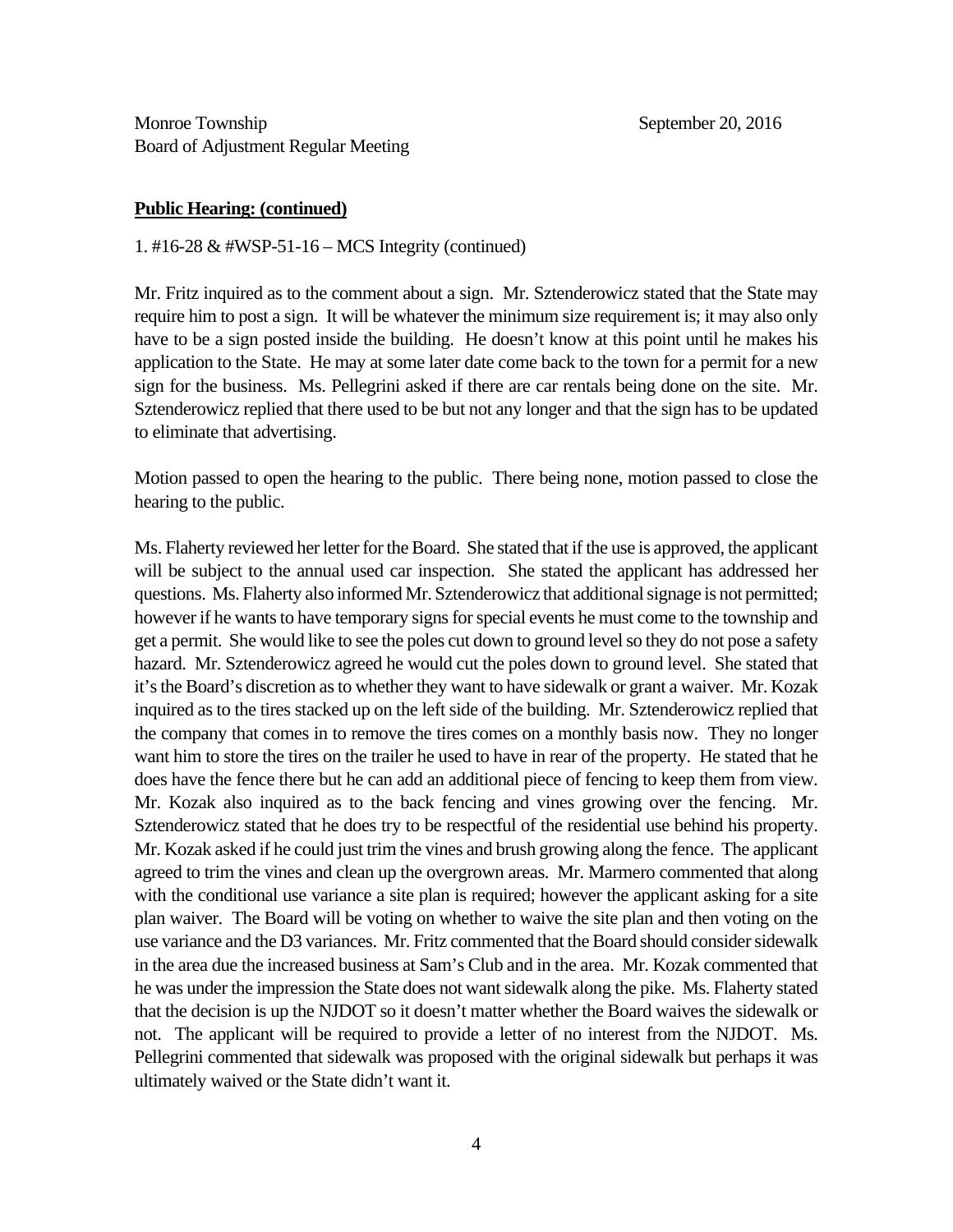## **Public Hearing: (continued)**

1. #16-28 & #WSP-51-16 – MCS Integrity (continued)

Mr. Marmero reviewed the variances for the Board. The first motion will be for the use variance to allow the dual uses and the three d variances; the first from the requirement to submit a site plan, no indoor display area, repairing other vehicles other than those for sale. Conditions of the approval are that there will be no direct sales to consumers other than the title exchange and online advertising, no signage indicating the site is a used car facility other than what's required by the State, the poles being cut down to ground level, subject to the annual used car inspection by the Zoning Officer, the heavy equipment being removed by the end of November 2016, trimming he vines and brush along the back fence, the letter of no interest by the NJDOT with regard to the sidewalk. Motion by Mr. Fritz, seconded by Mr. Salvadori to grant the variances required with the conditions as stated. Roll call vote: Ayes – Mr. Fritz, Mr. Salvadori, Mr. Carney, Mr. Kozak, Mr. Manfredi, Mr. Mercado, Mr. McLaughlin. Nays – Zero. Abstentions – Zero.

Mr. Marmero reviewed the site plan waiver request. He stated that the building is not changing in any way, there aren't any additional employees, the ingress and egress are not changing, and there will not be any additional traffic generated by the use. Motion by Mr. Salvadori, seconded by Mr. Carney to grant site plan waiver approval. Roll call vote: Ayes – Mr. Salvadori, Mr. Carney, Mr. Fritz, Mr. Kozak, Mr. Manfredi, Mr. Mercado, Mr. McLaughlin. Nays – Zero. Abstentions – Zero.

### **Extension Request:**

1. #16-05 – ANB Leasing, LLC – Use Variance

Present – Mr. Schwartz, applicant's attorney.

Mr. Schwartz stated that his client was required to submit his application to the Pinelands by September  $14<sup>th</sup>$ . Mr. Schwartz was away on vacation but did receive the plans in his office and he is expecting a check from his client and will submit the application to the Pinelands within the next couple of days. He realizes that he is past due the time already. Mr. Marmero stated that the resolution required the applicant to submit a site plan within six months of the date of the resolution; however the Board agreed to work with the applicant if he incurred delays by the Pinelands. Motion by Mr. Carney, seconded by Mr. Salvadori to grant a thirty day extension. Roll call vote: Ayes – Mr. Carney, Mr. Salvadori, Mr. Fritz, Mr. Kozak, Mr. Manfredi, Mr. Mercado, Mr. McLaughlin. Nays – Zero. Abstentions – Zero. Mr. Schwartz thanked the Board.